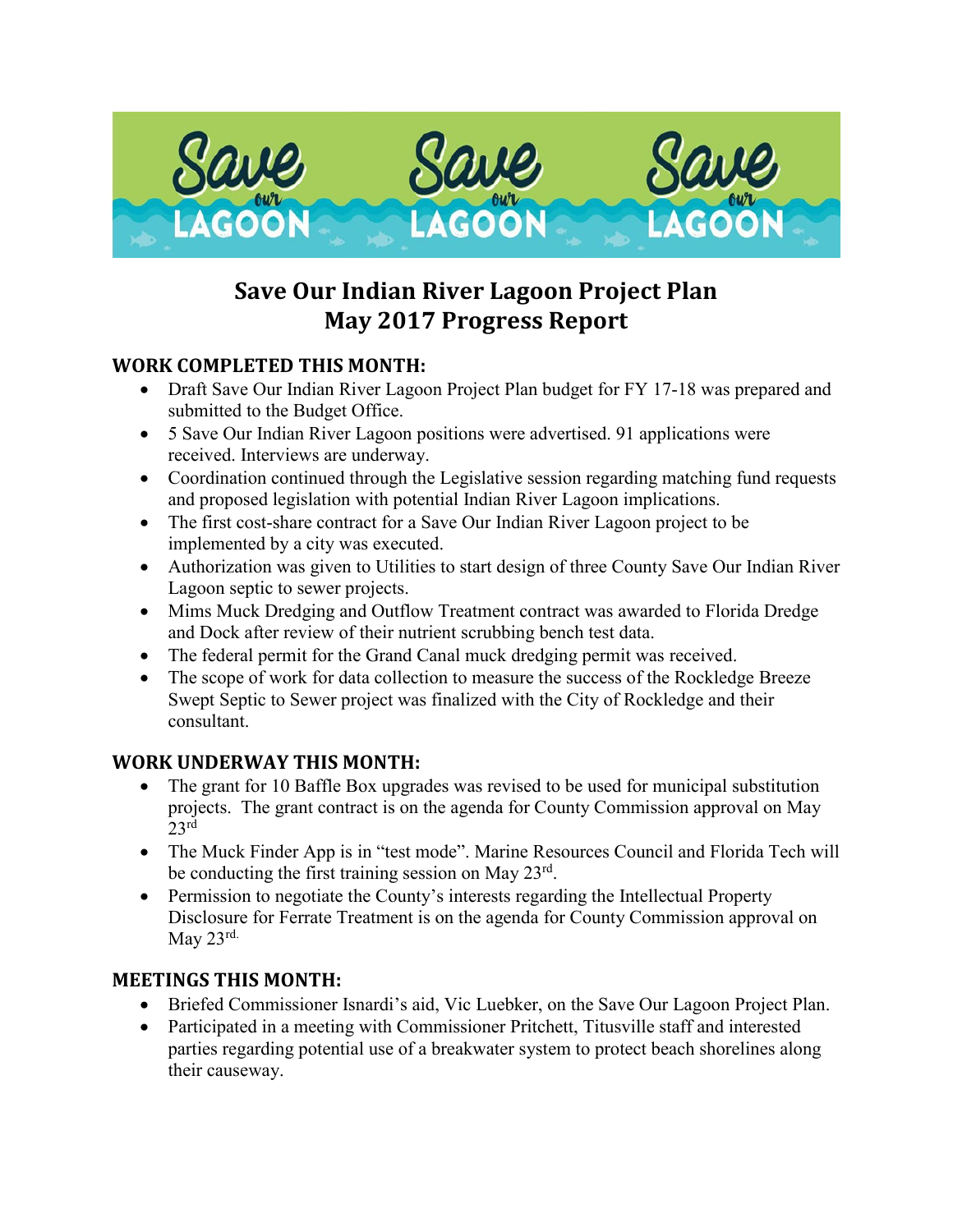

- Participated in a meeting with Commissioner Barfield, Public Works, Utilities and the design engineer regarding implementation of the Merritt Island Redevelopment Agency septic to sewer projects.
- Participated in Indian River Lagoon National Estuary Program assessment of citizen knowledge, attitudes and actions regarding the Indian River Lagoon.
- Collaborated with Dr. Eban Bean, University of Florida, regarding partnering on a Septic to Cistern pilot project.
- Met with Hubbs SeaWorld Research Institute leadership regarding research and restoration needs of the Indian River Lagoon and potential use of their properties south of Melbourne Beach.
- Met with Tim Wilt, DC staff to Congressman Posey, regarding federal funding needs for the IRL.
- The annual Florida Department of Environmental Protection Basin Management Action Plan meeting for the IRL is May  $16<sup>th</sup>$  in Cocoa

## **FUTURE TOPICS FOR SPECIAL PRESENTATIONS AT CITIZEN OVERSIGHT COMMITTEE MEETINGS:**

- 1) Seagrass in the Indian River Lagoon Lori Morris or Lauren Hall (St. Johns River Water Management District), Carter Henne
- 2) Indian River Lagoon Comprehensive Conservation & Management Plan Duane DeFreese (Indian River Lagoon National Estuary Program)
- 3) De-Nitrification Science Dr. Marty Wanaliesta (University of Central Florida Stormwater Academy)
- 4) Advanced Septic and Septic Upgrades
- 5) Groundwater Pollution Research Plan Dr. Leesa Souto (Marine Resources Council)
- 6) Monitoring Performance and Measuring Success
- 7) Coordinating 10 years of dredging and spoil management Mark Crosley (Florida Inland Navigation District)
- 8) Engaging emerging technologies